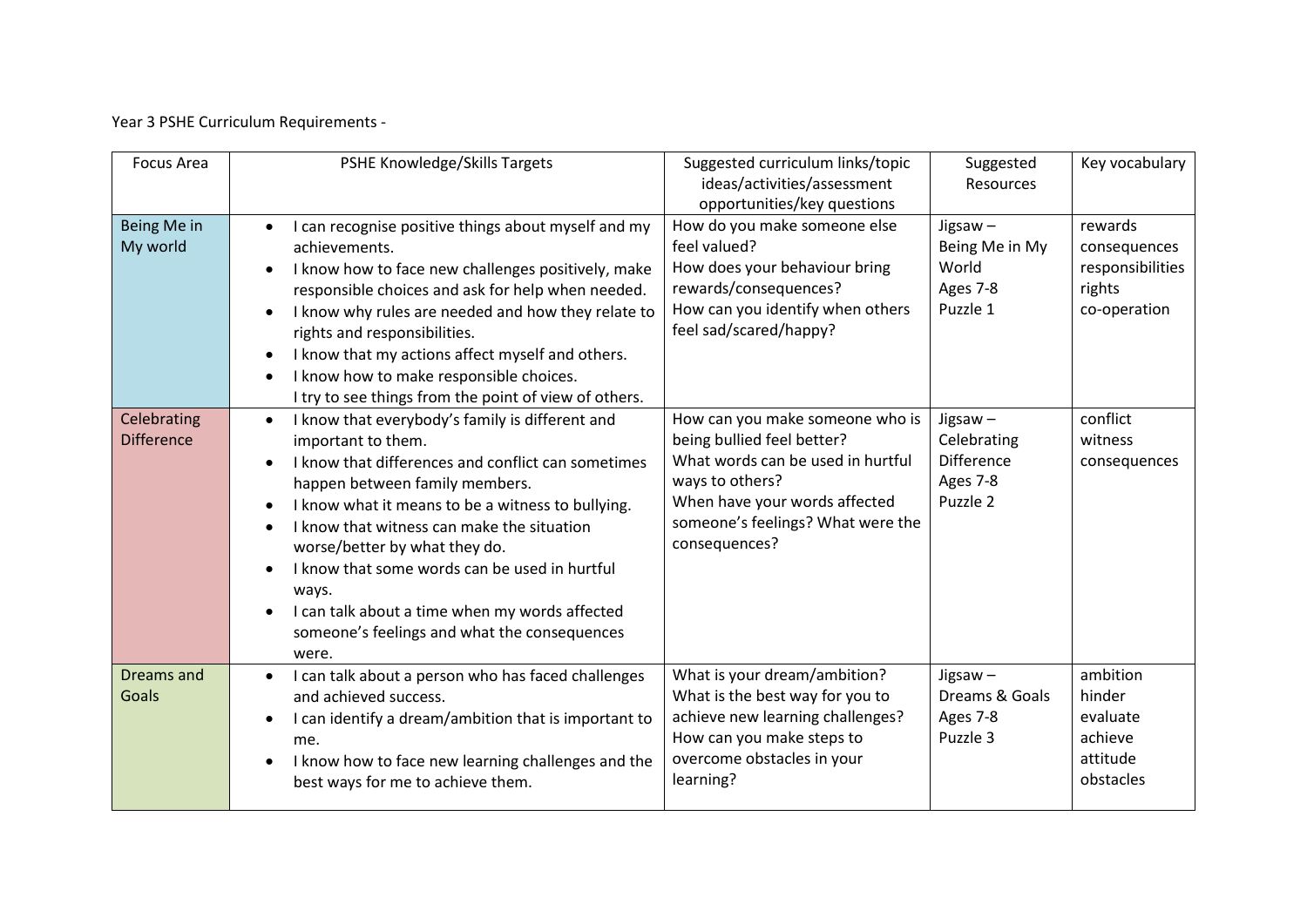|                   | I know that I am responsible for my own learning<br>$\bullet$        | What are the next steps in your     |               |              |
|-------------------|----------------------------------------------------------------------|-------------------------------------|---------------|--------------|
|                   | and can use my strengths to achieve.                                 | learning?                           |               |              |
|                   | I know that there might be obstacles to overcome.<br>٠               |                                     |               |              |
|                   | I know how to evaluate my own learning and can<br>$\bullet$          |                                     |               |              |
|                   | identify how to do better next time.                                 |                                     |               |              |
| <b>Healthy Me</b> | I know how exercise affects my body and why my<br>$\bullet$          | Can you set yourself a fitness      | Jigsaw $-$    | heart        |
|                   | hear and lungs are such important organs.                            | challenge?                          | Healthy Me    | lungs        |
|                   | I know that the amount of calories, fat and sugar I                  | What foods are healthy?             | Ages 7-8      | organs       |
|                   | put into my body will affect my health.                              | How do you call the emergency       | Puzzle 4      | calories     |
|                   | I can talk about my knowledge and attitude to<br>$\bullet$           | services?                           |               | drugs        |
|                   | drugs.                                                               | How do you feel when you are        |               | emergency    |
|                   | I know some strategies for keeping myself safe,                      | anxious?                            |               | services     |
|                   | who to go to for help and how to call emergency                      |                                     |               |              |
|                   | services.                                                            |                                     |               |              |
|                   | I know how to identify when something feels safe                     |                                     |               |              |
|                   | or unsafe.                                                           |                                     |               |              |
|                   | I know how complex my body is and how important                      |                                     |               |              |
|                   | it is to take care of it.                                            |                                     |               |              |
| Relationships     | I can identify the roles and responsibilities of each<br>$\bullet$   | What are the skills of being a good | Jigsaw-       | roles        |
|                   | member of my family and can reflect on the                           | friend?                             | Relationships | expectations |
|                   | expectations for males and females.                                  | How can you keep safe online?       | Ages 7-8      | friendship   |
|                   | I can identify and put into practice some of the skills<br>$\bullet$ | What rights are shared by all       | Puzzle 5      | rights       |
|                   | of friendship eg. taking turns, being a good listener.               | children around the world?          |               | appreciation |
|                   | I know and can use some strategies for keeping<br>$\bullet$          |                                     |               |              |
|                   | myself safe online.                                                  |                                     |               |              |
|                   | I can explain how some of the actions and work of                    |                                     |               |              |
|                   | people around the world help and influence my life.                  |                                     |               |              |
|                   | I know how my needs and rights are shared by<br>$\bullet$            |                                     |               |              |
|                   | children around the world and can identify how our                   |                                     |               |              |
|                   | lives may be different.                                              |                                     |               |              |
|                   | I know how to express my appreciation to my                          |                                     |               |              |
|                   | friends and family.                                                  |                                     |               |              |